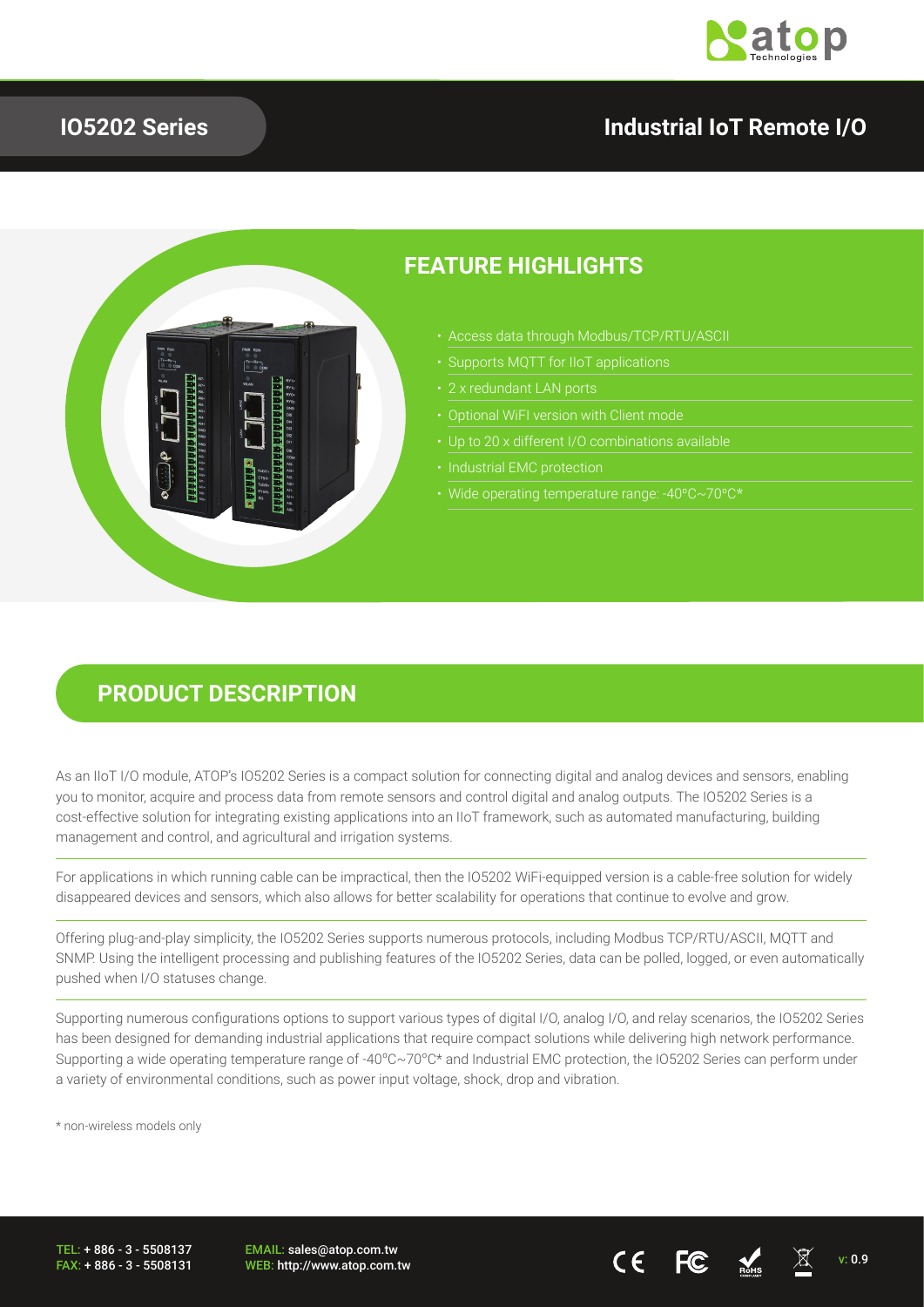

## **APPLICATION**

In situations where running cable is impractical, IO5202 WiFi-equipped version comes handy as a cable-free solution for widely disappeared devices and sensors. It also allows for better scalability for operations that continue to evolve and grow.

The IO5202 Series supports Modbus TCP/RTU/ASCII, MQTT and SNMP. Using the intelligent processing and publishing features, data can be polled, logged, or even automatically pushed when I/O statuses change. Also, data can be pushed to connect and interact with a public or private cloud servers.



## **AVAILABLE COMBINATION**

| <b>Model Name</b>    | Serial<br>port  | Digital<br>I/Os | <b>Outputs</b><br>Relay | Analog<br>Inputs | <b>Outputs</b><br><b>Analog</b> | Wi-Fi     | <b>Remark</b>            |
|----------------------|-----------------|-----------------|-------------------------|------------------|---------------------------------|-----------|--------------------------|
| IO5202-DB-16-0-0-0   | DB9             | 16              | $\bigcirc$              | $\bigcirc$       | $\bigcirc$                      | No        | 8 DI/8 DO                |
| IO5202-TB-16-0-0-0   | TB5             | 16              | $\overline{0}$          | $\bigcirc$       | $\bigcirc$                      | <b>No</b> | 8 DI/ 8 DO               |
| IO5202-DB-0-0-8-0    | DB <sub>9</sub> | $\bigcap$       | $\bigcirc$              | 8                | $\bigcirc$                      | <b>No</b> |                          |
| IO5202-TB-0-0-8-0    | TB <sub>5</sub> | $\bigcirc$      | $\bigcirc$              | 8                | $\bigcirc$                      | <b>No</b> |                          |
| IO5202-DB-6-2-4-0    | DB9             | 6               | $\overline{2}$          | $\overline{4}$   | $\bigcirc$                      | <b>No</b> |                          |
| IO5202-TB-6-2-4-0    | TB <sub>5</sub> | 6               | $\overline{2}$          | 4                | $\bigcirc$                      | <b>No</b> |                          |
| IO5202-DB-8-4-0-0    | DB9             | 8               | 4                       | $\bigcirc$       | $\bigcirc$                      | <b>No</b> | 8 DIO, Jumper Selectable |
| IO5202-TB-8-4-0-0    | TB <sub>5</sub> | 8               | 4                       | $\bigcap$        | $\bigcirc$                      | No        | 8 DIO, Jumper Selectable |
| IO5202-DB-0-0-4-4    | DB9             | $\bigcap$       | $\bigcirc$              | 4                | $\overline{4}$                  | <b>No</b> |                          |
| IO5202-TB-0-0-4-4    | TB <sub>5</sub> | $\bigcirc$      | $\bigcirc$              | 4                | 4                               | <b>No</b> |                          |
| IO5202-DB-16-0-0-0-W | DB <sub>9</sub> | 16              | $\bigcirc$              | $\bigcap$        | $\bigcap$                       | Yes       | 8 DI/ 8 DO               |
| IO5202-TB-16-0-0-0-W | TB5             | 16              | $\bigcap$               | $\bigcap$        | $\bigcap$                       | Yes       | 8 DI/ 8 DO               |
| IO5202-DB-0-0-8-0-W  | DB9             | $\overline{0}$  | $\bigcirc$              | 8                | $\bigcap$                       | Yes       |                          |
| IO5202-TB-0-0-8-0-W  | TB5             | $\bigcirc$      | $\bigcirc$              | 8                | $\bigcap$                       | Yes       |                          |
| IO5202-DB-6-2-4-0-W  | DB <sub>9</sub> | 6               | $\overline{2}$          | 4                | $\bigcap$                       | Yes       |                          |
| IO5202-TB-6-2-4-0-W  | TB <sub>5</sub> | 6               | $\overline{2}$          | $\overline{4}$   | $\bigcap$                       | Yes       |                          |
| IO5202-DB-8-4-0-0-W  | DB9             | 8               | 4                       | $\bigcap$        | $\bigcap$                       | Yes       | 8 DIO, Jumper Selectable |
| IO5202-TB-8-4-0-0-W  | TB <sub>5</sub> | 8               | $\overline{4}$          | $\bigcap$        | $\bigcap$                       | Yes       | 8 DIO, Jumper Selectable |
| IO5202-DB-0-0-4-4-W  | DB9             | $\bigcirc$      | $\bigcap$               | $\overline{4}$   | $\overline{4}$                  | Yes       |                          |
| IO5202-TB-0-0-4-4-W  | TB5             | $\bigcirc$      | $\bigcap$               | 4                | $\overline{4}$                  | Yes       |                          |

TEL: + 886 - 3 - 5508137 FAX: + 886 - 3 - 5508131 EMAIL: sales@atop.com.tw

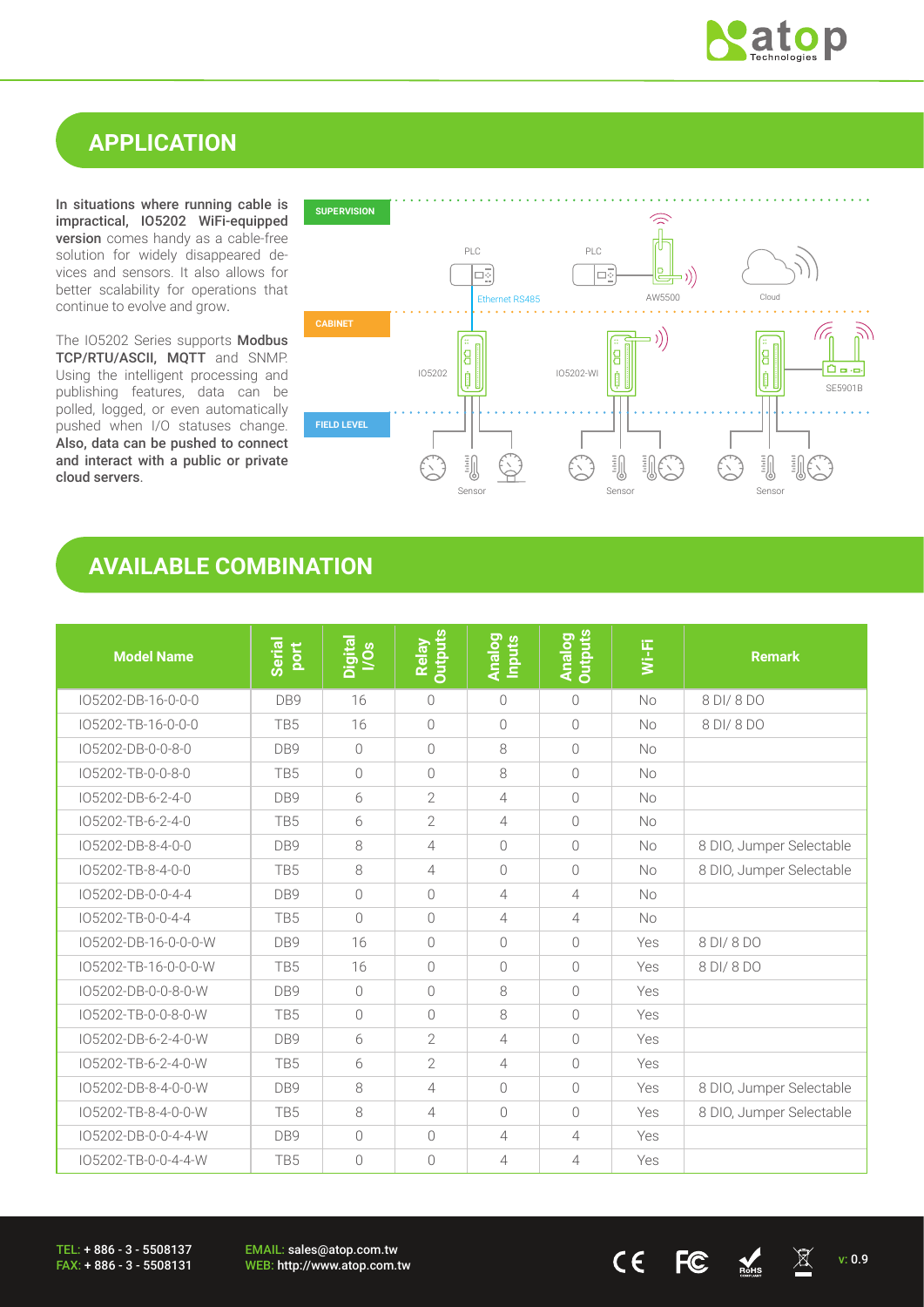

## **SPECIFICATIONS**

| <b>Technical Specifications</b>                               |                                                                                                                                                               |
|---------------------------------------------------------------|---------------------------------------------------------------------------------------------------------------------------------------------------------------|
| Model Name                                                    | 105202                                                                                                                                                        |
| <b>Ethernet</b>                                               |                                                                                                                                                               |
| Compliance                                                    | IEEE802.3 for 10BASE-T<br>IEEE802.3u for 100BASE-T(X)                                                                                                         |
| Number of ports<br><b>Transmission Rate</b><br>Auto MDI/MDI-X | 2x RJ45<br>10/100 Mbps<br>Yes                                                                                                                                 |
| <b>Serial</b>                                                 |                                                                                                                                                               |
| Mode                                                          | RS-232/ RS-422 / RS-485 (2-wire and 4-wire)                                                                                                                   |
| Number of ports                                               | 1x                                                                                                                                                            |
| Connector                                                     | 5-pin 3.81mm Terminal Block (-TB models) or 9-pin D-Sub9 (-DB models)                                                                                         |
| Baud rate                                                     | 1200~234,000 bps                                                                                                                                              |
| Data bits                                                     | 7,8 software selectable                                                                                                                                       |
| Stop bits                                                     | 1,2 software selectable                                                                                                                                       |
| Auto-detection                                                | RS-485 auto-detection by hardware                                                                                                                             |
| <b>Wireless LAN (-W version only)</b>                         |                                                                                                                                                               |
| Standard                                                      | 802.11b (2.4GHz)<br>802.11g (2.4GHz)<br>802.11n (2.4GHz)                                                                                                      |
| Antennas                                                      | 1x RP-SMA(F) connector                                                                                                                                        |
| Max. Throughput                                               | 72.2Mbps using 20MHz bandwidth - 150Mbps using 40MHz bandwidth                                                                                                |
| Frequencies                                                   | FCC/IC (US/CA): 2412~2462MHz; TSI(EU)/Japan: 2412~2472MHz                                                                                                     |
| Encryption                                                    | WPA, WPA2, 802.1x, 802.11i, Open, Shared Key, Pair-wise-key authentication                                                                                    |
| <b>Power</b>                                                  |                                                                                                                                                               |
| Input Voltage                                                 | 12-48VDC                                                                                                                                                      |
| Input Current                                                 | $0.6 \sim 0.2$ A                                                                                                                                              |
| Max. Power Consumption                                        | 9.6W                                                                                                                                                          |
| Reverse polarity protection                                   | Present                                                                                                                                                       |
| Connector                                                     | 5.08mm 3-Pin Lockable Terminal Block                                                                                                                          |
| <b>LED</b>                                                    |                                                                                                                                                               |
| Indicators                                                    | PWR, RUN, RJ45 Act/Link, COM1 Tx, COM1 Rx, Wireless                                                                                                           |
| <b>Software features</b>                                      |                                                                                                                                                               |
| Protocols                                                     | TCP, IPv4, UDP, DHCP Client/Server, HTTP, HTTPS, NTP client, Telnet, ARP, SN-<br>MPv1, v2c, v3, serial console(on-board connector), MQTT, SMTP/ SMTP with TLS |

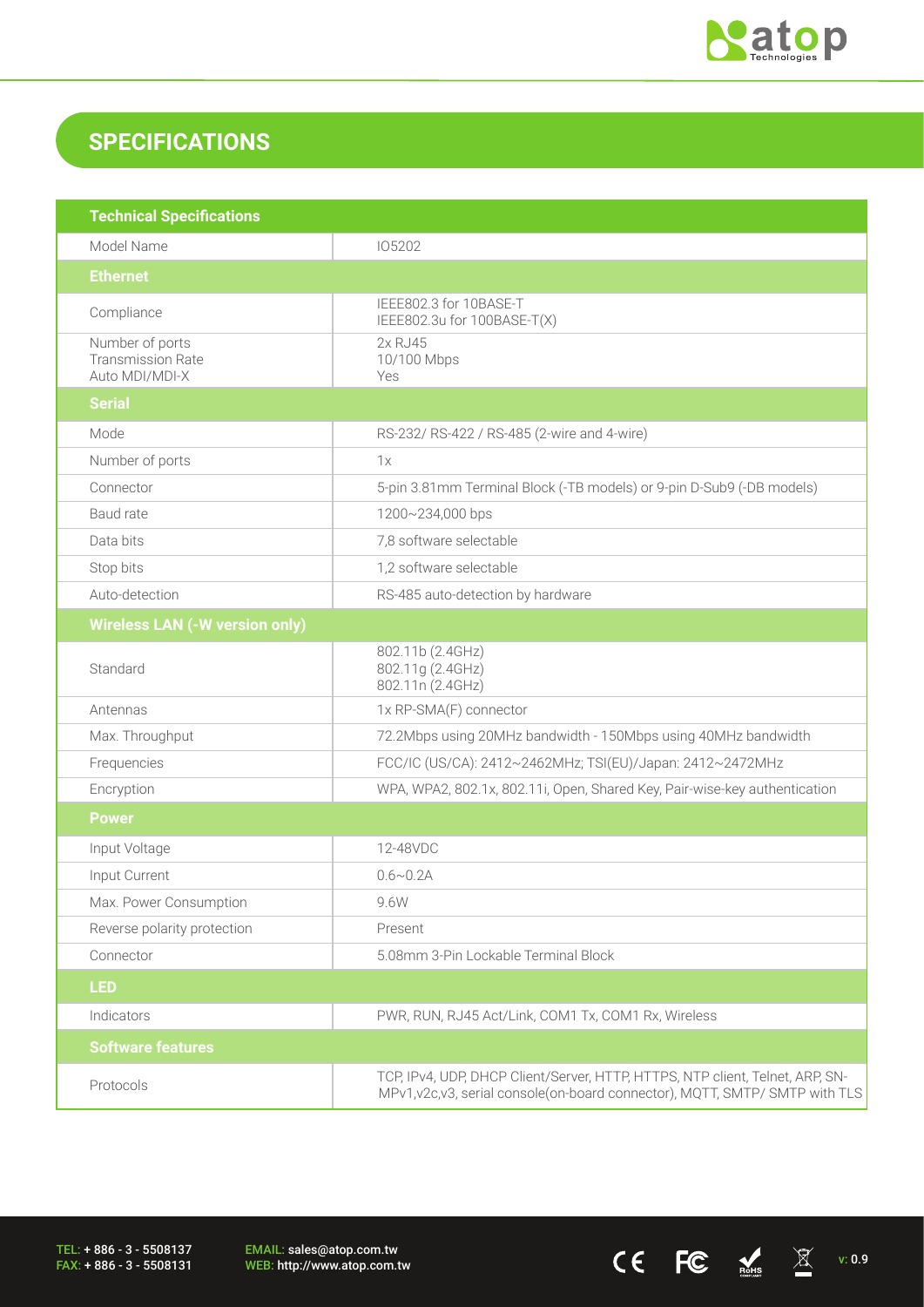

 $CE$  FC  $M_{\text{miss}}$   $\overline{\mathbb{X}}$  v: 0.9

| Wireless Options (-W only)        | Client mode                                                                                                                                                    |
|-----------------------------------|----------------------------------------------------------------------------------------------------------------------------------------------------------------|
| $1/0$ access                      | Modbus TCP/RTU/ASCII, MQTT publisher/subscriber                                                                                                                |
| Other I/O software features       | Safe mode for each output software-configurable, Mirror function, Alarm func-<br>tion, Monitoring page, Trigger and action, Log, Schedule commands or actions, |
| <b>Physical Characteristics</b>   |                                                                                                                                                                |
| Housing                           | IP30 protection according to EN 60529                                                                                                                          |
| Material                          | <b>SPCC</b>                                                                                                                                                    |
| Dimension $(W \times H \times D)$ | 45.3 x 89.6 x 110 mm                                                                                                                                           |
| Weight                            | 350g                                                                                                                                                           |
| Installation                      | DIN-rail or wall-mount (optional)                                                                                                                              |
| <b>Environmental Limits</b>       |                                                                                                                                                                |
| <b>Operating Temperature</b>      | -40~70°C (-40~158°F) - 0~65°C (34~149°F) Wireless version only                                                                                                 |
| Storage Temperature               | -40~85°C (-40~185°F) - -20~85C (-4~185F) Wireless version only                                                                                                 |
| Ambient Relative Humidity         | 5~95% RH (non-condensing)                                                                                                                                      |

| <b>I/O Specifications</b>  |                                                                              |
|----------------------------|------------------------------------------------------------------------------|
| <b>Digital Inputs</b>      |                                                                              |
| Input Type                 | Single status (wet or dry contact) or counter                                |
| Dry contact                | Logic 1: short to GND, Logic 0: open                                         |
| Wet contact                | Logic 1: 0 to 3 VDC, Logic 0: 10 to 30 VDC                                   |
| <b>Counter Frequency</b>   | 250 Hz                                                                       |
| Isolation                  | 3K Vrms                                                                      |
| <b>Digital Outputs</b>     |                                                                              |
| Output Type                | Output or Pulse output                                                       |
| Nominal Voltage            | 30 VDC                                                                       |
| <b>Current Rating</b>      | max 500 mA totally                                                           |
| Over-voltage Protection    | 45 VDC                                                                       |
| Over-current Protection    | 2.6A                                                                         |
| Over-temperature shutdown  | 175°C                                                                        |
| Isolation                  | <b>3K Vrms</b>                                                               |
| <b>Relay Outputs</b>       |                                                                              |
| Form                       | Form A power relay                                                           |
| Isolation resistance       | 1G Ω @500VDC                                                                 |
| Isolation between contacts | 3K Vrms                                                                      |
| <b>Analog Inputs</b>       |                                                                              |
| Current contact rating     | Voltage/Current Software Selectable                                          |
| Input Range                | Voltage: ±60m VDC, ±500m VDC, ±1 VDC, ±5 VDC, ±10 VDC<br>Current: 4 to 20 mA |
| Resolution                 | 16 bits                                                                      |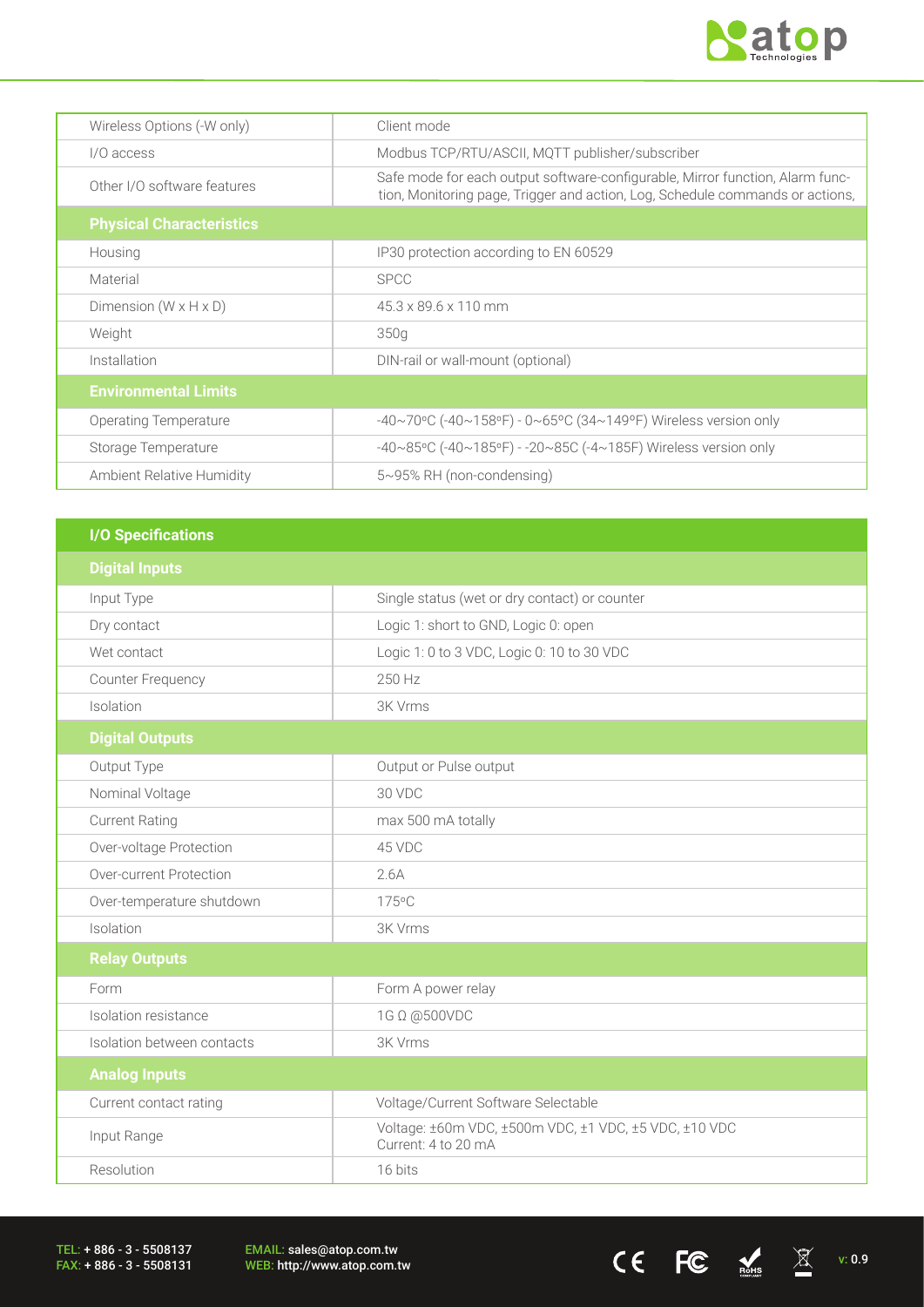

| Accuracy              | ±0.1% FSR (Voltage)@ 25 °C<br>±0.2% FSR (Current)@ 25 °C |
|-----------------------|----------------------------------------------------------|
| Sampling Rate         | > 10 samples/sec (per channel)                           |
| Isolation             | 3K VDC or 2K Vrms                                        |
| <b>Analog Outputs</b> |                                                          |
| Output Type           | Voltage/Current Software Selectable                      |
| Voltage Range         | Voltage: ±10 VDC                                         |
| <b>Current Range</b>  | Current: 4 to 20 mA                                      |
| Resolution            | 16 bits                                                  |
| Accuracy              | ±0.1% FSR @ 25 °C                                        |
| Load Resistor         | Internal resistor, 500Ω                                  |

# **DIMEMSIONS & LAYOUT**



TEL: + 886 - 3 - 5508137 FAX: + 886 - 3 - 5508131

EMAIL: sales@atop.com.tw EMAIL: sales@atop.com.tw<br>WEB: http://www.atop.com.tw  $\text{CE}$   $\text{EC}$   $\text{NC}$   $\text{N}$  v: 0.9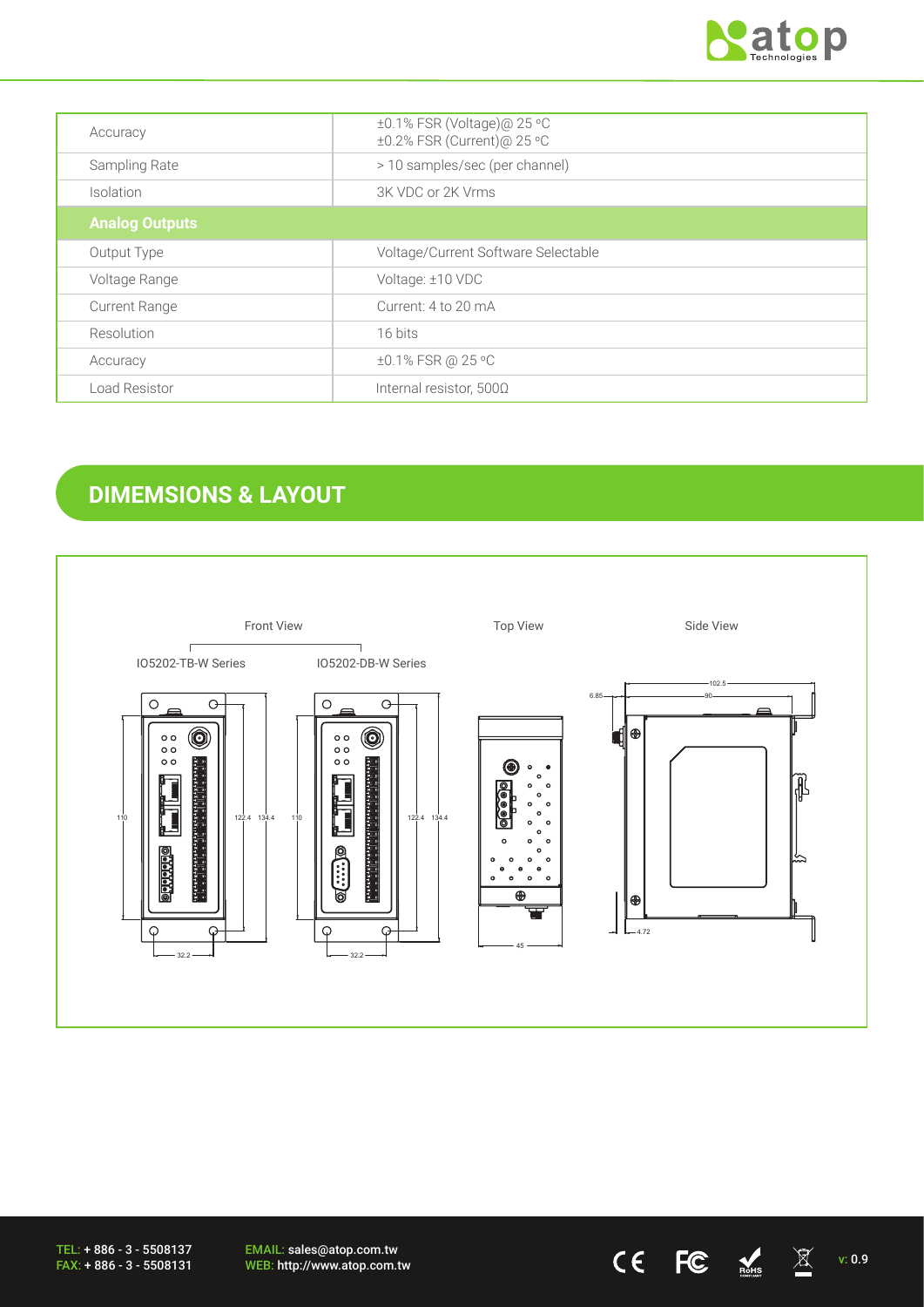

 $CE$  FC  $M \times 0.9$ 

# **REGULATORY APPROVALS**

| <b>Regulatory Approvals</b> |                                                                                                                                                                           |             |                                               |                                                                    |                                                    |  |
|-----------------------------|---------------------------------------------------------------------------------------------------------------------------------------------------------------------------|-------------|-----------------------------------------------|--------------------------------------------------------------------|----------------------------------------------------|--|
| Safety                      |                                                                                                                                                                           | EN62368-1   |                                               |                                                                    |                                                    |  |
| <b>EMC</b>                  | EN55032:2015+AC:2016, EN61000-6-4:2007+A1:2011, EN55024:2010+A1:2015, EN61000-6-<br>2:2005+AC:2005, EN301489-1 v2.2.0 / EN301489-17 v3.2.0<br>FCC Part 15B<br>FCC Part 18 |             |                                               |                                                                    |                                                    |  |
| Radio                       | FCC Part 15.247 for WIFI b/g/n<br>EN300328 V2.1.1 for WIFI b/g/n                                                                                                          |             |                                               |                                                                    |                                                    |  |
| <b>Test</b>                 | <b>Version</b>                                                                                                                                                            | <b>Item</b> |                                               | <b>Value</b>                                                       | <b>Level</b>                                       |  |
| IEC 61000-4-2               | 2009                                                                                                                                                                      | <b>ESD</b>  | Contact Discharge<br>Air Discharge            | ±4KV<br>$±8$ KV                                                    | 2<br>3                                             |  |
| IEC 61000-4-3               | 2010                                                                                                                                                                      | <b>RS</b>   | 80-1000MHz<br>1.4-6.0GHz                      | 10(V/m)<br>3(V/m)                                                  | $\ensuremath{\mathsf{3}}$<br>$\overline{2}$        |  |
| IEC 61000-4-4               | 2012                                                                                                                                                                      | EFT.        | DC Power Port<br>Signal Port                  | $±1.0$ KV<br>$±1.0$ KV                                             | $\overline{2}$<br>3                                |  |
| IEC 61000-4-5               | 2017                                                                                                                                                                      | Surge       | DC Power Port<br>DC Power Port<br>Signal Port | Line-to Line± 0.5 KV<br>Line-to Earth± 1 KV<br>Line-to Earth+ 1 KV | $\overline{2}$<br>$\overline{2}$<br>$\overline{2}$ |  |
| IEC 61000-4-6               | 2013                                                                                                                                                                      | CS.         | DC Power Port                                 | 10 V rms                                                           | 3                                                  |  |
| IEC 61000-4-8               | 2009                                                                                                                                                                      | PFMF        | Enclosure                                     | 30A/m                                                              | $\overline{4}$                                     |  |
| Shock                       | MIL-STD-810F Method 516.5                                                                                                                                                 |             |                                               |                                                                    |                                                    |  |
| Drop                        | MIL-STD-810F Method 516.5                                                                                                                                                 |             |                                               |                                                                    |                                                    |  |
| Vibration                   | MIL-STD-810F Method 514.5 C-1 & C-2                                                                                                                                       |             |                                               |                                                                    |                                                    |  |
| RoHS                        | Yes                                                                                                                                                                       |             |                                               |                                                                    |                                                    |  |
| <b>MTBF</b>                 | 22.66 Years                                                                                                                                                               |             |                                               |                                                                    |                                                    |  |
| Warranty                    | 5 Years                                                                                                                                                                   |             |                                               |                                                                    |                                                    |  |